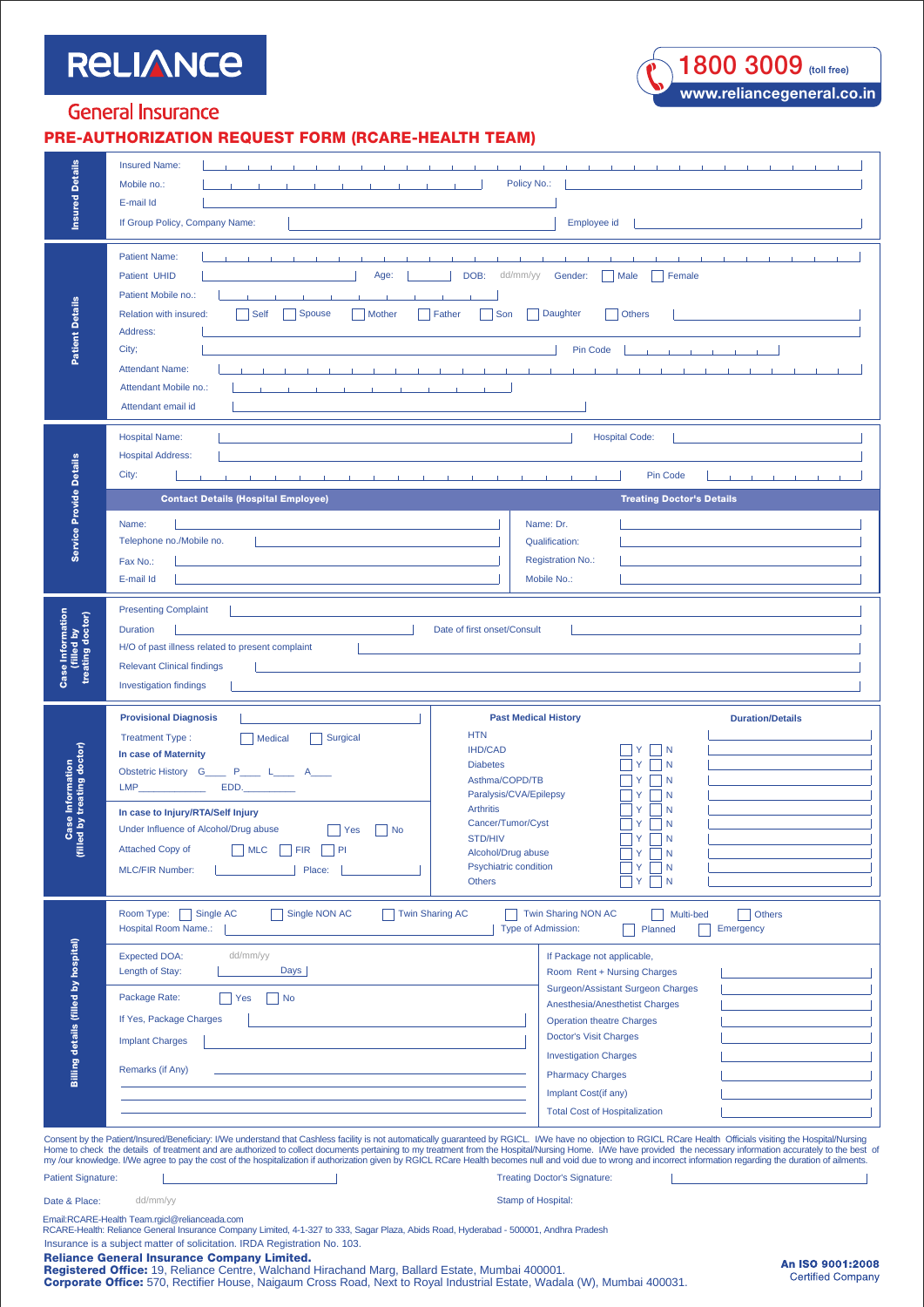**RELIANCE General Insurance** 

#### IMPORTANT INFORMATION FOR HOSPITALS: (THIS PAGE IS NOT TO BE FAXED TO RCARE-HEALTH)

- 1. The member &/or the relative must notify the claim by calling RGICL call centre on Toll Free Voice : 1800-103-1999 for "Claims Intimation".
- 2. The call centre would take basic information about hospitalisation and upon successful registration generate a unique "Claim No." which would be informed to the Insured/member/beneficiary immediately followed by a confirmatory SMS sent to the registered mobile number of the Insured.
- 3. The Pre-authorisation Request Form should be filled with due care including the unique "Claim No." received by the Insured/member/beneficiary. All columns are required to be completed in block letters.
- 4. Completed Pre-authorization Request Form should be faxed to " R CARE-Health on 1800-301-3001 (toll free), 022-39197849 (charges apply)" or emailed at hcmt.rgicl@relianceada.com by the provider hospital. It should reach us at least 4 days prior to likely date of admission. In case of emergency admission Pre-authorisation Request Form should be sent within 4 hours of admission.
- 5. Authorisation may be denied if complete information is not provided or queries are not replied to.
- 6. Discrepancy in the information provided by the hospital records found at the time of claim may render the authorisation given null and void and the amount claimed by the hospital would have to be settled by the Insured to the hospital.
- 7. Any changes in Diagnosis/Treatment plan should be intimated before discharge of the patient.
- 8. All queries raised by us need to be replied at the earliest & maximum within 24hrs.
- 9. Request for authorisation/enhancement will not be entertained after discharges of the patient.
- 10. We promise to fax the authorisation denial letter to the concerned hospital within 24 hours of complete and correct information being provided.
- 11. If clinical details provided are insufficient, there may be a delay in the authorisation or denial for cashless access.

Email:RCARE-Health Team.rgicl@relianceada.com RCARE-Health: Reliance General Insurance Company Limited, 4-1-327 to 333, Sagar Plaza, Abids Road, Hyderabad - 500001, Andhra Pradesh

Insurance is a subject matter of solicitation. IRDA Registration No. 103.